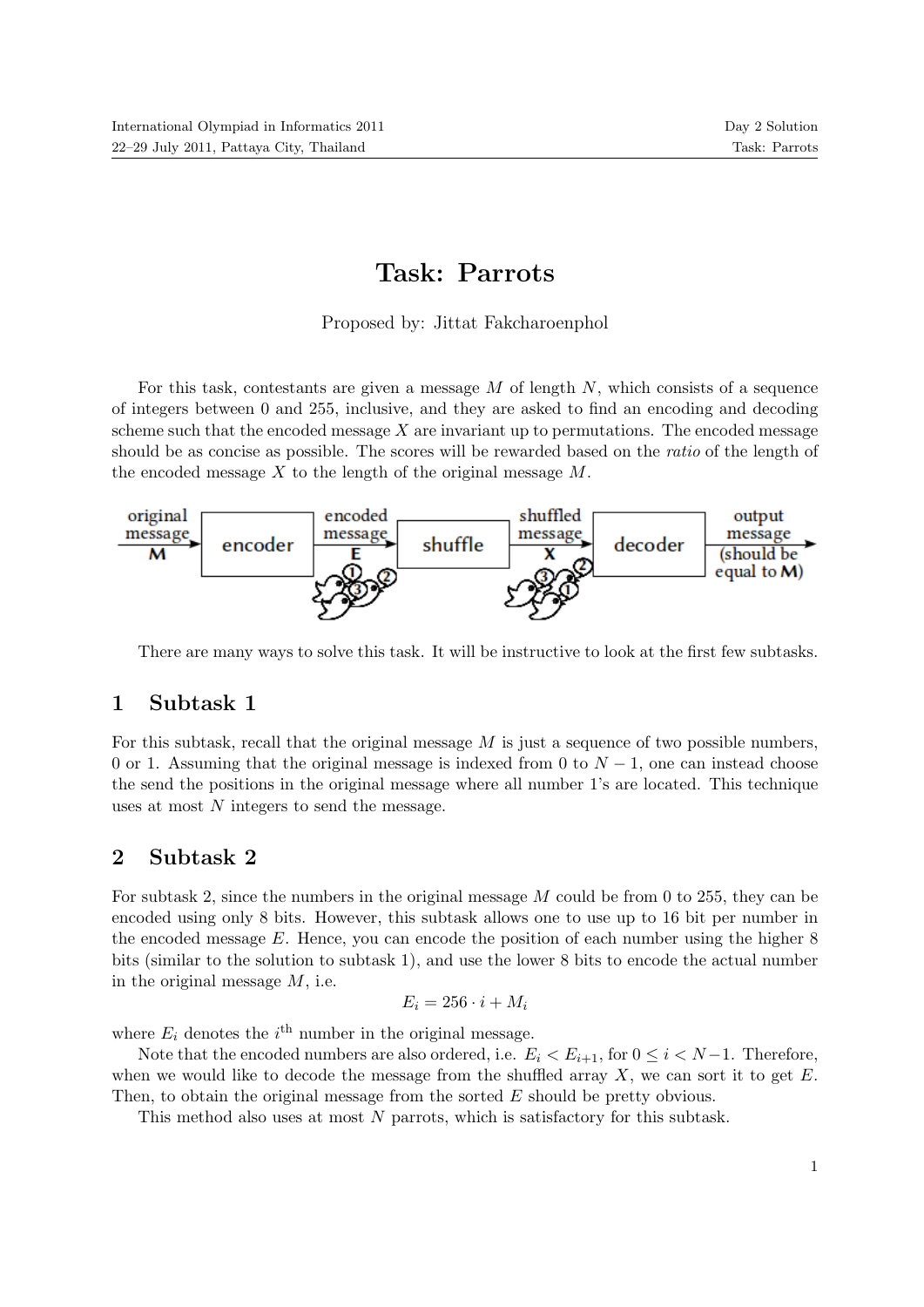# 3 Subtask 3

Thinking about the first two subtasks should get us familiar with the approach. There are many roads to take from here. However, to formalize the settings, we shall think of a general representation first.

Because we shall keep integers in the encoded array, a natural representation would be to use a sorted sequence. Note that this representation is very robust against permutation; provided that the encoded array  $E$  is sorted, by sorting a shuffled array  $X$ , we can easily recover the encoded array E, as in subtask 2.

We shall try to extend the approach in subtask 2. However, for subtasks 3–5, we do not have "extra" bits for keeping the position data. In these cases, we look at the original message as a sequence of binary digits (or bits), 0 and 1, by representing each number using only 8 bits. Thus, the original message of length N will have 8N bits.

This leads to a way to solve subtask 3. Note that the origianl message M contains at most  $16 \times 8 = 128$  bits. For now, let  $B_i$  be the i<sup>th</sup> bit of the original message, indexing from 0 to  $8N - 1$ . In this case, it is sufficient to take 7 bits to represent all positions of every single bit  $B_i$ , and use one last bit to represent the actual data. Hence, the encoding scheme looks like the following

$$
E_i = 2 \cdot i + B_i
$$

therefore, it takes 7 bits to represent posible positions and another bit to keep the data. That is, for each bit  $b_i$ , we shall encode it as  $2 \cdot i + b_i$ . The length of the encoded message for each test case of this subtask is 8N bytes.

### 4 Subtask 4

For this subtask, there are  $32 \times 8 = 256$  bit positions; and it requires 8 bits just to represent the positions. Hence, there is no way to include the information of each bit of the original message in the encoding. If we recall the technique we use to solve subtask 1, we can improve the technique we used in subtask 3 by choosing to encode the positions of all 1 bits. This approach again sends at most 8N bytes.

# 5 Subtask 5

For this subtask, contestants are allowed to obtain some partial scores, depending on the ratio of the encoding message to the original message. In our point of view, to obtain nearly perfect scores like 98 is relatively much easier than to obtain the full points. We consider the last 2 points to be the reward to those who choose to implement more sophisticated method of encoding that achieve better results than our expectations.

We discuss many potential solutions that might achieve some partial scores.

### 5.1 A ratio=12 approach

We are going to generalize the solution to the previous subtask case since the number of bits is more than 256. In this case, there are at most 512 bit positions.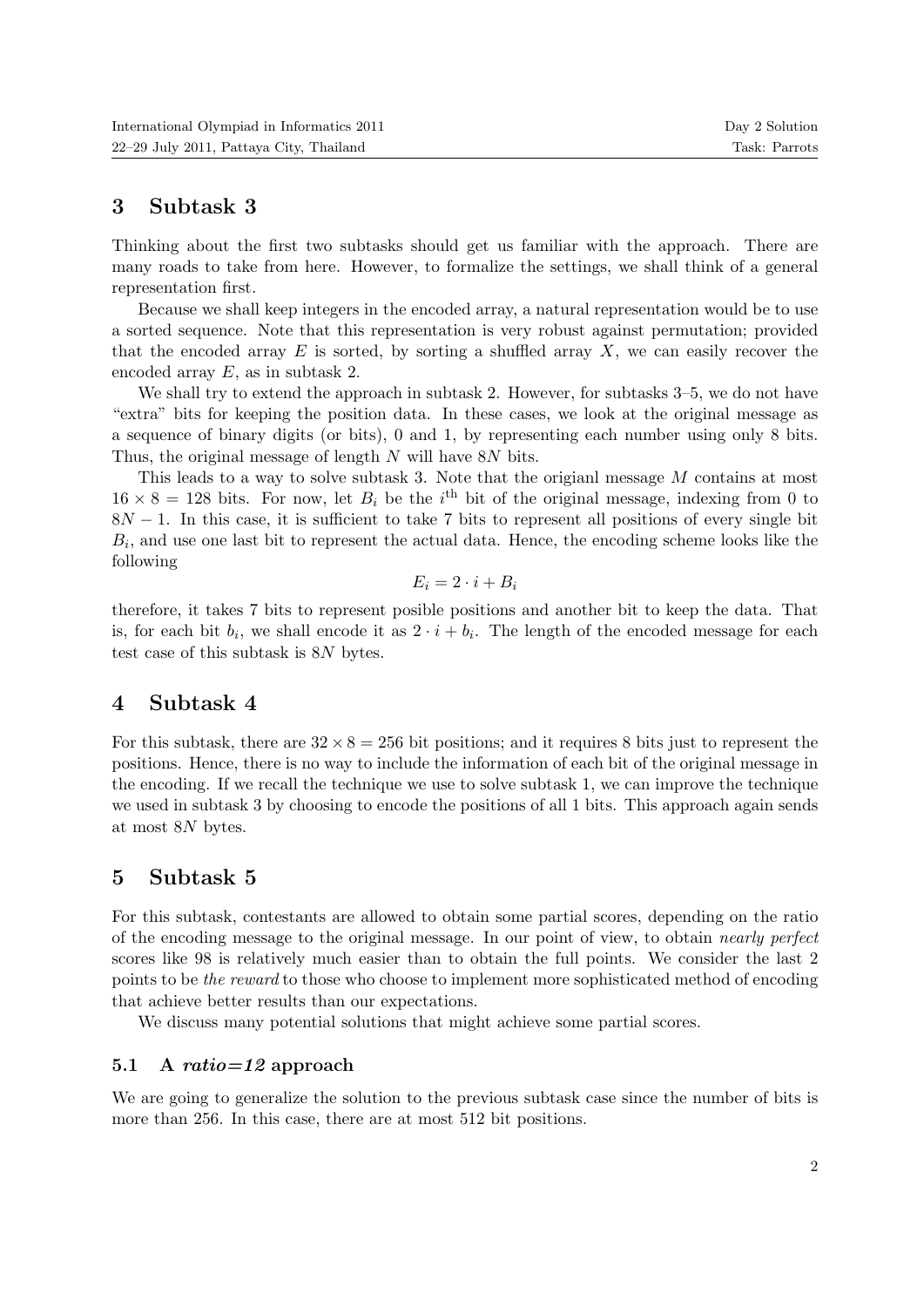| International Olympiad in Informatics 2011 | Day 2 Solution |
|--------------------------------------------|----------------|
| 22–29 July 2011, Pattaya City, Thailand    | Task: Parrots  |

To deal with this issue, we partition the message into 256 pairs of bits. We define the  $i<sup>th</sup>$  bit pair  $P_i$  to be  $(M_{2i}, M_{2i+1})$ . Again, the bit pair P should be indexed from 0 to  $4N-1$ .

Note that there are 4 possible values for each bit pair, which can be represented with integers from 0 to 3. One possible method is to send the positions of the bit pair (which uses 8 bit to encode) in the encoding data, and then the actual bit pair data will be encoded as the *number* of occurrences of such positions.

Using this approach, for each pair of bits, we may have to send at most 3 bytes. Therefore, we send at most  $\frac{3}{2} \cdot 8N = 12N$  bytes. Contestants will achieve 7 points on this subtask for implementing this method.

### 5.2 A  $ratio=6.25$  approach

With a simple observation, we can reduce the size of the encoded messages by roughly a factor of two. Note that the best case (in terms of encoding length) for the previous encoding method is when the original message only contains zero bits, and the worst case is when the message contains only one bits. We shall try to get the average of these two cases.

Consider two encoding scheme, called ONE and ZERO. For a pair of bits  $(b_{2i}, b_{2i+1})$ , the ONE scheme sends  $2 \cdot b_{2i} + b_{2i+1}$  copies of i, but the zERO scheme sends  $3-(2 \cdot b_{2i} + b_{2i+1})$  copies. Note that both schemes work, provided that the decoder knows which of the schemes the encoder actually uses.

For each pair of bits, the sum of the number of encoded bytes used by both scheme is always  $2 \cdot b_{2i} + b_{2i+1} + 3 - (2 \cdot b_{2i} + b_{2i+1}) = 3$  bytes. Considering all pairs, the sum is  $3 \cdot \frac{8N}{2} = 12N$ . Now, if we choose the scheme with the lower number of encoding data, we will need at most half of this number, i.e., at most 6N bytes.

There are many ways to signal the decoder which encoding scheme the encoder uses without too much penalty on the ratio. For example, we can add 4 copies of 255 iff the zero scheme is used. This will make the ratio goes up by  $\frac{4}{N}$ . However, since  $N \ge 16$ , the worst ratio is at most 6.25. Contestants will achieve 17 points on this subtask for implementing this method.

#### 5.3 Better approaches

There are many other approaches that give better compression ratio.

#### 5.3.1 One byte to 4 numbers

Consider the number of encoded messages of length no greater than 7, only consisting of numbers 0, 1, 2, and 3  $(0, 0, 1, 1, 1, 1, 3$  is one such message). To analyze this, it might be easier to consider an equivalent scheme: encoded messages of length exactly 7, only consisting of numbers 0, 1, 2, 3, and BLANK. There are  $\binom{4+7}{4}$  $\binom{+7}{4} = \binom{11}{4}$  $\binom{11}{4}$  = 330 of them, which is enough to encode one byte of the original message.

Since the original message is at most 64 bytes long, it is possible to allocate 4 numbers per byte (0, 1, 2, and 3 for the first byte, for example), and therefore numbers from 0 to 255 are sufficient. This scheme yields a compression ratio of at most 7.